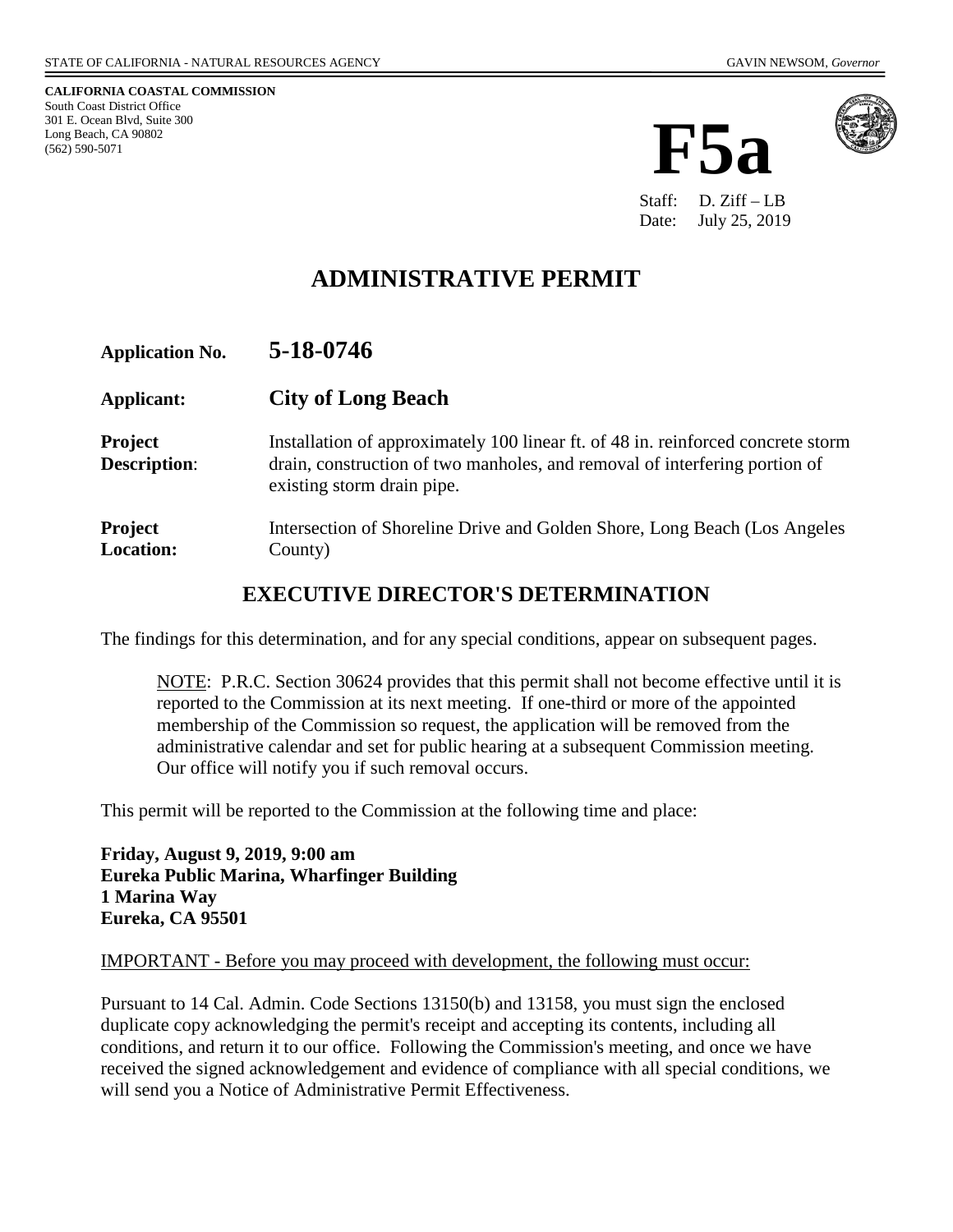#### **BEFORE YOU CAN OBTAIN ANY LOCAL PERMITS AND PROCEED WITH DEVELOPMENT, YOU MUST HAVE RECEIVED BOTH YOUR ADMINISTRATIVE PERMIT AND THE NOTICE OF PERMIT EFFECTIVENESS FROM THIS OFFICE.**

JOHN AINSWORTH Executive Director

By: Dani Ziff Coastal Program Analyst

# **STANDARD CONDITIONS**

This permit is granted subject to the following standard conditions:

- 1. **Notice of Receipt and Acknowledgment.** The permit is not valid and development shall not commence until a copy of the permit, signed by the permittee or authorized agent, acknowledging receipt of the permit and acceptance of the terms and conditions, is returned to the Commission office.
- 2. **Expiration.** If development has not commenced, the permit will expire two years from the date the Commission voted on the application. Development shall be pursued in a diligent manner and completed in a reasonable period of time. Application for extension of the permit must be made prior to the expiration date.
- 3. **Interpretation.** Any questions of intent or interpretation of any term or condition will be resolved by the Executive Director or the Commission.
- 4. **Assignment.** The permit may be assigned to any qualified person, provided assignee files with the Commission an affidavit accepting all terms and conditions of the permit.
- 5. **Terms and Conditions Run with the Land.** These terms and conditions shall be perpetual, and it is the intention of the Commission and the permittee to bind all future owners and possessors of the subject property to the terms and conditions.

### **SPECIAL CONDITIONS: SEE PAGES SEVEN THROUGH TEN.**

#### **EXECUTIVE DIRECTOR'S DETERMINATION (continued):**

The Executive Director hereby determines that the proposed development is a category of development, which, pursuant to PRC Section 30624, qualifies for approval by the Executive Director through the issuance of an Administrative Permit. Subject to Standard and Special Conditions as attached, said development is in conformity with the provisions of Chapter 3 of the Coastal Act of 1976 and will not have any significant impacts on the environment within the meaning of the California Environmental Quality Act. If located between the nearest public road and the sea, this development is in conformity with the public access and public recreation policies of Chapter 3.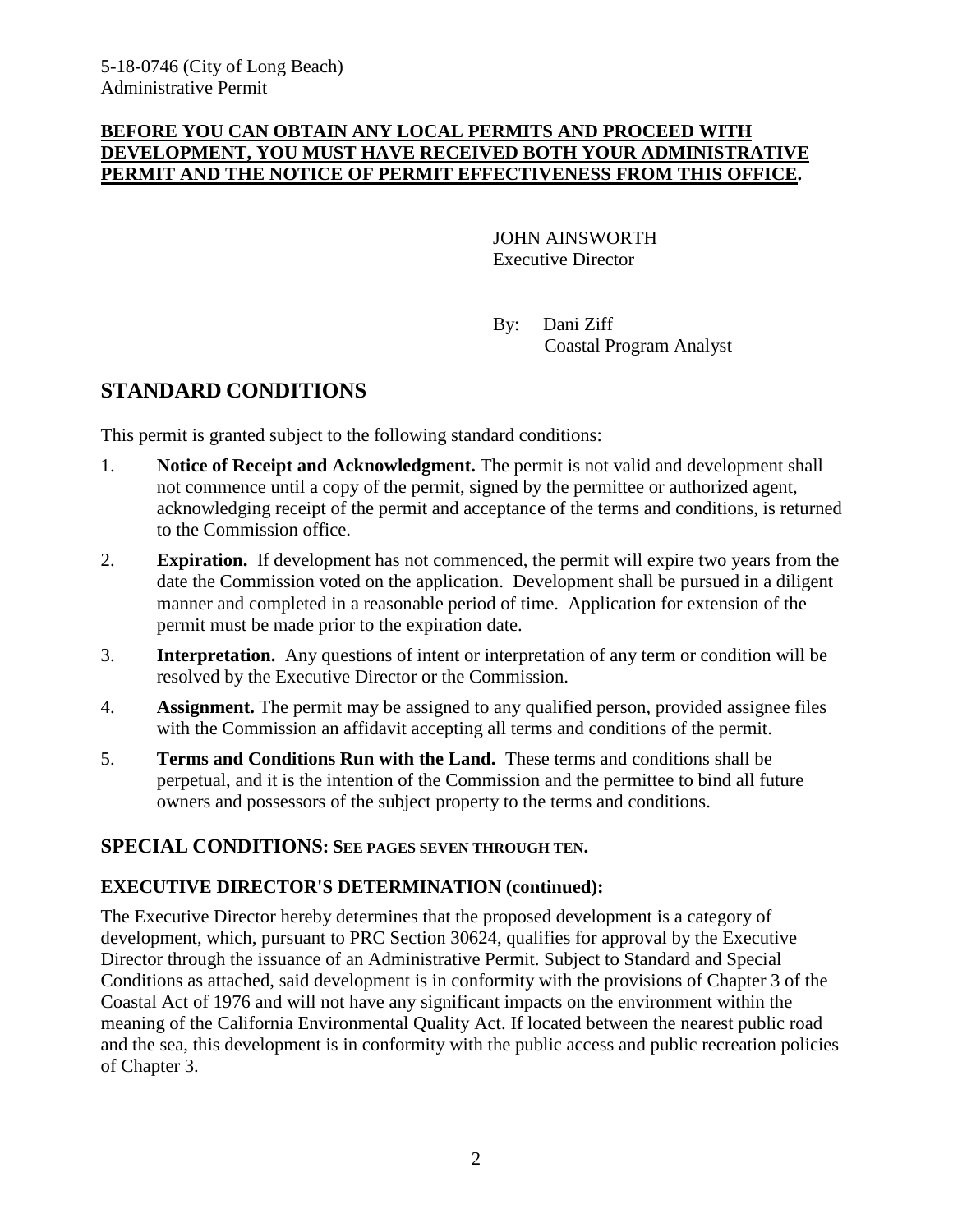# **FINDINGS FOR EXECUTIVE DIRECTOR'S DETERMINATION**

### **A. PROJECT DESCRIPTION**

The City of Long Beach is proposing to install approximately 100 linear feet of 48-inch reinforced concrete storm drain, construct two manholes, and decommission 4 to 5 feet of existing storm drain pipe within the Coastal Commission's retained permit jurisdiction area (**[Exhibit 1b](https://documents.coastal.ca.gov/reports/2019/8/f5a/f5a-8-2019-exhibits.pdf)**). This project is a segment of a larger City-approved project that involves construction of approximately 1,500 linear feet of reinforced 48-inch concrete storm drain pipe (mostly aligned under Seaside Way between Chestnut Avenue and Golden Shore) and three 18-inch reinforced concrete pipe laterals with catch basins, trash screens, and local depressions within the City's coastal development permit jurisdiction area (**[Exhibit 2](https://documents.coastal.ca.gov/reports/2019/8/f5a/f5a-8-2019-exhibits.pdf)**). The new storm drain pipe would run parallel to an existing storm drain pipe and connect to existing laterals, all of which are located below ground and below sea level. The storm drain system terminates at the Los Angeles County pump station, which pumps the contents of the pipes uphill and discharges the stormwater into the receiving waters of the Los Angeles River. The proposed development, the portion of the storm drain within the Coastal Commission's jurisdiction area, is located within the public right-of-way beneath Shoreline Drive at the approximate location where Golden Shore (the first public road from the sea) crosses Shoreline Drive in the west end of Long Beach (**[Exhibit 1a](https://documents.coastal.ca.gov/reports/2019/8/f5a/f5a-8-2019-exhibits.pdfhttps:/documents.coastal.ca.gov/reports/2019/7/W7b/W7b-7-2019-exhibits.pdf)**).

Construction of the new storm drain pipe involves trenching, temporary shoring installation, protection of existing utilities, potential dewatering, and replacement of pavement. The applicant is also proposing groundwater monitoring, construction monitoring, traffic control, and noise control activities. Groundwater levels were recorded, in March 2018, to be 12-19 feet below ground surface in the project vicinity; however, groundwater is anticipated at the downstream portion of the storm drain, which includes the subject portion within the Coastal Commission permit jurisdiction area. The pipe will be fitted with rubber gasket seals every approximately 20 feet to prevent groundwater intrusion. The proposed storm drain system is designed to capture and convey water associated with a 50-year storm event, which the applicant described is the standard in the Los Angeles region. If capacity is exceeded, excess water will be contained within the street right-of-way, which will either slowly drain back into the system or be pumped out of the street using a portable pump. As proposed, the new manholes will be maintained on an annual basis by the applicant or a Cityselected contractor.

The existing approximately 58-inch concrete storm drain pipe was damaged during rain storms in 2017, which flooded the area. The entire storm drain project, including the portions in the Coastal Commission's jurisdiction and the City's jurisdiction, is funded (at least in part) with a Federal Emergency Management Agency (FEMA) Hazards Mitigation Grant with the goal of increasing the capacity of the system. The existing and proposed pipes are located below sea level and could be impacted by sea level rise (rising ground water levels and saltwater intrusion) and more frequent and severe storm events (flooding) within the 100-year anticipated useful life of the development.

Concentrations of atmospheric greenhouse gases have been increasing substantially in recent centuries, largely due to human-induced greenhouse gas emissions, which has resulted in considerable warming of the Earth and ocean. This global warming is causing and will continue to cause, among other things, sea levels to rise due to a combination of thermal expansion of ocean water and melting land ice. Depending on current and future concentrations of greenhouse gas emissions, scientists have developed projections of future sea level rise scenarios based on different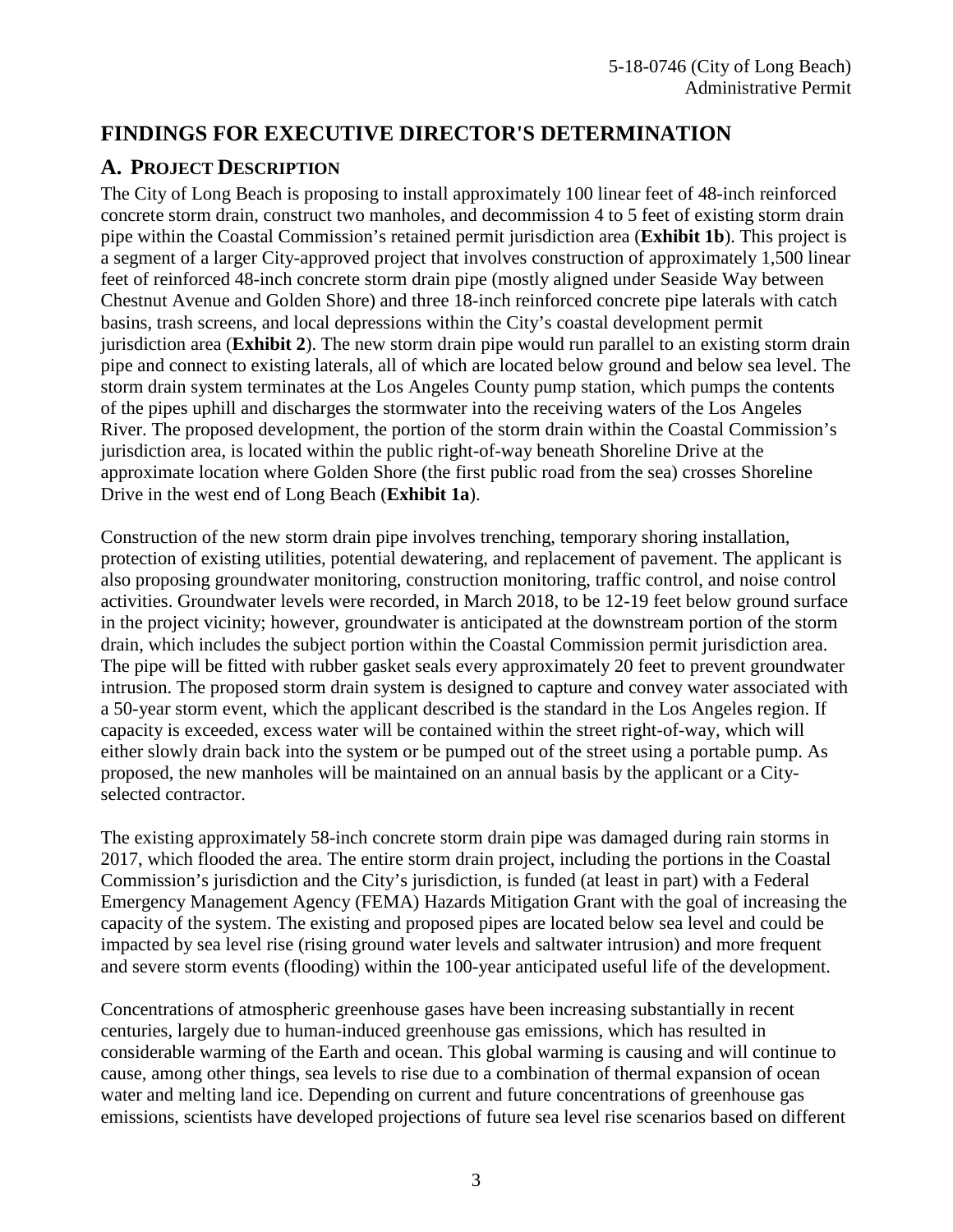### 5-18-0746 (City of Long Beach) Administrative Permit

emission scenarios and existing development. Sea level rise projections for Los Angeles, provided in the 2018 Ocean Protection Council Sea Level Rise Guidance, range from approximately 3.8 feet (low risk aversion) to 8.3 feet (medium-high risk aversion) to 13.8 feet (extreme risk aversion) of sea level rise by 2120, which would be the approximate end of the useful life of the proposed storm drain system. In this case, given the anticipated life and type of development, the best available science indicates that the medium-high risk aversion scenario, 8.3 feet of sea level rise, should be used to analyze the project's risks and coastal hazards.

The adjacent County-owned pump station elevates the flow in the storm drain pipes and discharges at an outlet located approximately 15 feet above current sea levels, which is higher than projected 2120 sea levels. Thus, waters are not expected to backflow through the pump system. However, the developed land surrounding the project site is already located in a flood-prone area and the Our Coast Our Future model (Coastal Storm Modelling System data), which is a publicly available tool for modeling impacts of sea level rise, shows that the project area will be subject to flooding with approximately 5.7 feet of sea level rise, which is expected to occur between 2090 and 2100. Thus, sea level rise models indicate that the proposed development will be impacted by flooding as a result of sea level rise before the end of its economic life. At that point, the storm drain will not be effective in controlling flooding of the area. Therefore, **Special Condition 3** is imposed requiring the applicant to assume the risks of the development. Impacts to coastal resources with the proposed additional storm drain capacity would be similar to existing conditions, in fact, the proposed improvements and expansion of the existing stormwater system are intended to reduce the likelihood of flooding in the near future; however, the City may need to relocate the storm drain system inland and/or at a higher elevation in the future. The City knowingly accepts such risk through acceptance of this permit.

Additionally, to address temporary construction-related water quality impacts, the applicant has proposed water quality control measures and best management practices and will implement a stormwater pollution prevention plan (SWPPP) for the larger City project. **Special Condition 1** is imposed to ensure that the development is carried out consistent with the subject proposal. **Special Condition 2** requires development and implementation of a Construction Pollution Prevention Plan, which can be incorporated into the City's SWPPP, that contains specific maps, plans for phased construction, and additional water quality BMPs to minimize runoff and pollutant discharge, minimize soil erosion and sedimentation, and avoid oil and other hydraulic fluid spills. **Special Condition 2** also requires dewatering BMPs be applied consistent with the requirements of the Los Angeles Regional Water Quality Board.

Therefore, as proposed and conditioned herein, the development will not have any significant adverse effects on coastal resources.

### **B. WATER QUALITY**

There is potential for discharge of demolition or construction debris into coastal waters near the project site. The applicant has proposed water quality control measures and BMPs. Thus, **Special Condition 1** is imposed to ensure the development is constructed in strict compliance with the applicant's proposal, as described herein. Furthermore, considering there is potential to encounter groundwater on-site during construction, **Special Condition 2** requires the City to develop and implement a Construction Pollution Prevention Plan to minimize runoff and pollutant discharge,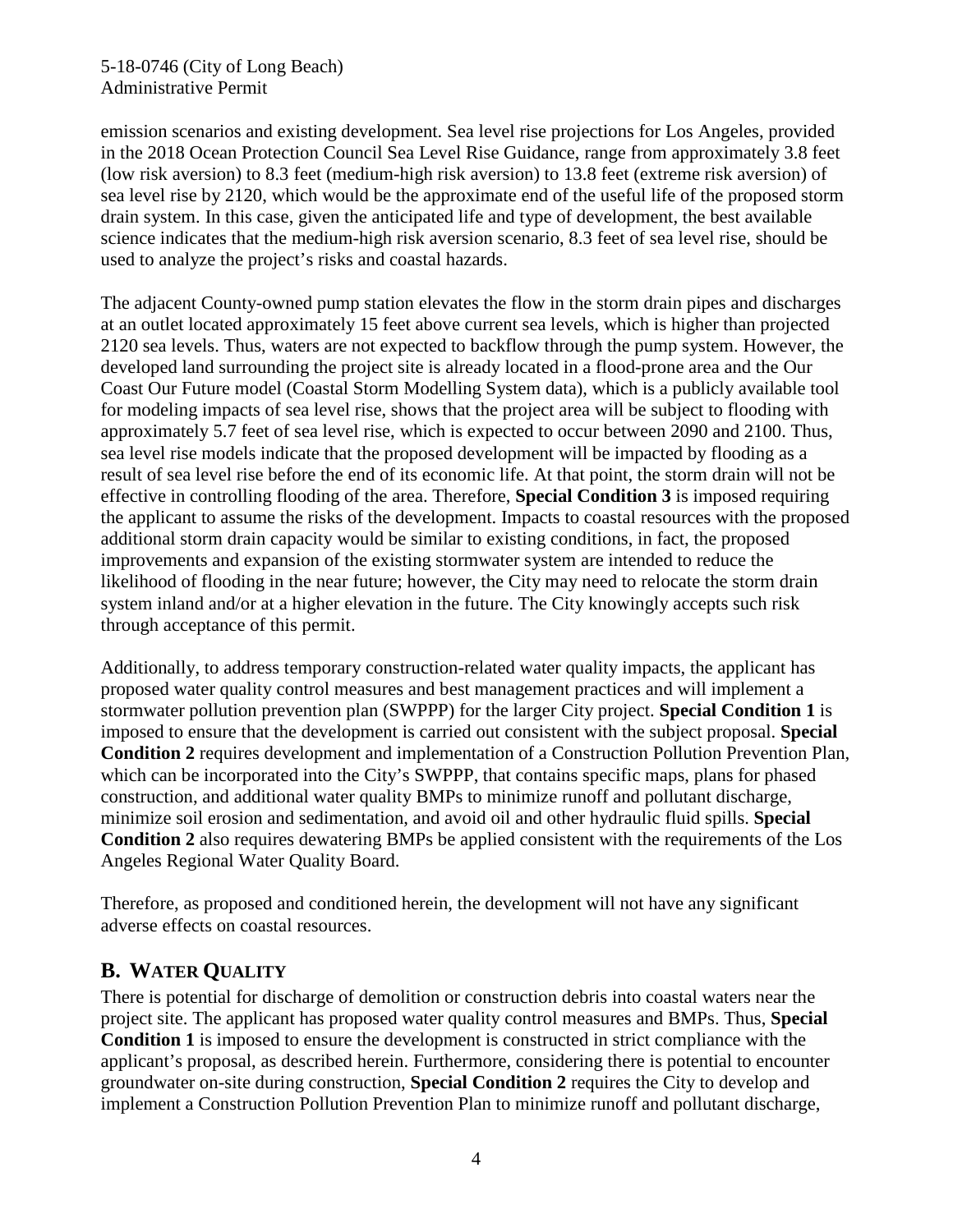minimize soil erosion and sedimentation, and avoid oil and other hydraulic fluid spills; dewatering BMPs shall be applied consistent with the requirements of the Los Angeles Regional Water Quality Board.

In addition, as sea levels rise and storm events become more frequent and intense, the proposed project area could become subject to saltwater inundation and more frequent and longer-term flooding. Exceedance of stormwater capacity due to sea levels rising to approximately 5.7 feet will render the storm drain system inoperable. However, prior to approximately 5.7 feet of sea level rise, water stagnation or spillage into adjacent coastal waters due to flooding is not anticipated because of the topography of the project vicinity (areas immediately adjacent to the street are at higher elevations or there are concrete walls between the project site and coastal waters), and because potential floodwaters that would flow over the land surface and pool within the public street rightof-way would be pumped out by the applicant or the applicant's contractor using a portable pump. No water stagnation or spillage into adjacent coastal waters is anticipated. **Special Condition 1** is imposed to ensure the development is constructed in strict compliance with the applicant's proposal, as described herein. Therefore, the proposed development, as conditioned, conforms with Sections 30230 and 30231 of the Coastal Act regarding the protection of water quality to promote the biological productivity of coastal waters and to protect human health.

### **C. COASTAL HAZARDS**

As described above, there is potential for future flooding and saltwater intrusion at the project site that could disrupt the operations of the storm drain and eventually, as sea levels rise and flooding from storm events becomes more frequent and may pool for longer periods of time, the storm drain system may become inoperable. The storm drain system is designed to capture and convey a 50 year storm event, not to accommodate 100-year floods or extreme risk scenarios for the full anticipated life of the structure. However, if storm drain capacity is exceeded, excess water will be contained within the street right-of-way and will eventually drain back into the system or be pumped out by the applicant. The new storm drain pipes are designed with rubber gasket seals every approximately 20 feet of pipe to prevent groundwater intrusion into the storm drain. **Special Condition 1** is imposed to ensure the development is constructed in strict compliance with the applicant's proposal, as described herein. **Special Condition 3** is imposed requiring the applicant to assume the risks of the development. Therefore, the proposed development, as conditioned, conforms with Sections 30235, 30240, and 30253 regarding the minimization of risks to life and property from coastal hazards and protection of coastal resources as sea levels rise.

### **D. PUBLIC ACCESS AND RECREATION**

The subject project involves temporary use of the public right-of-way along Shoreline Drive. As proposed, the applicant will implement traffic controls including avoiding lane closure during peak hours and maintain pedestrian accessibility during construction. The project also serves to maintain and prolong the use of the public access and recreation amenities (pedestrian/bike paths, parks, the Aquarium of the Pacific) in the filled Tidelands above the storm drain. The storm drain will capture water from storm events, ensuring that the public access and recreation amenities continue to be available. Additionally, the existing 58-inch concrete storm drain pipe was damaged during rain storms in 2017 and does not have sufficient capacity to accommodate similar or larger storm events. A no-action alternative poses continued threats of damage to infrastructure or capacity exceedance and flooding. The proposed new storm drain pipe would add capacity to the storm drain system to alleviate near-term flooding impacts and would not induce further population growth. **Special**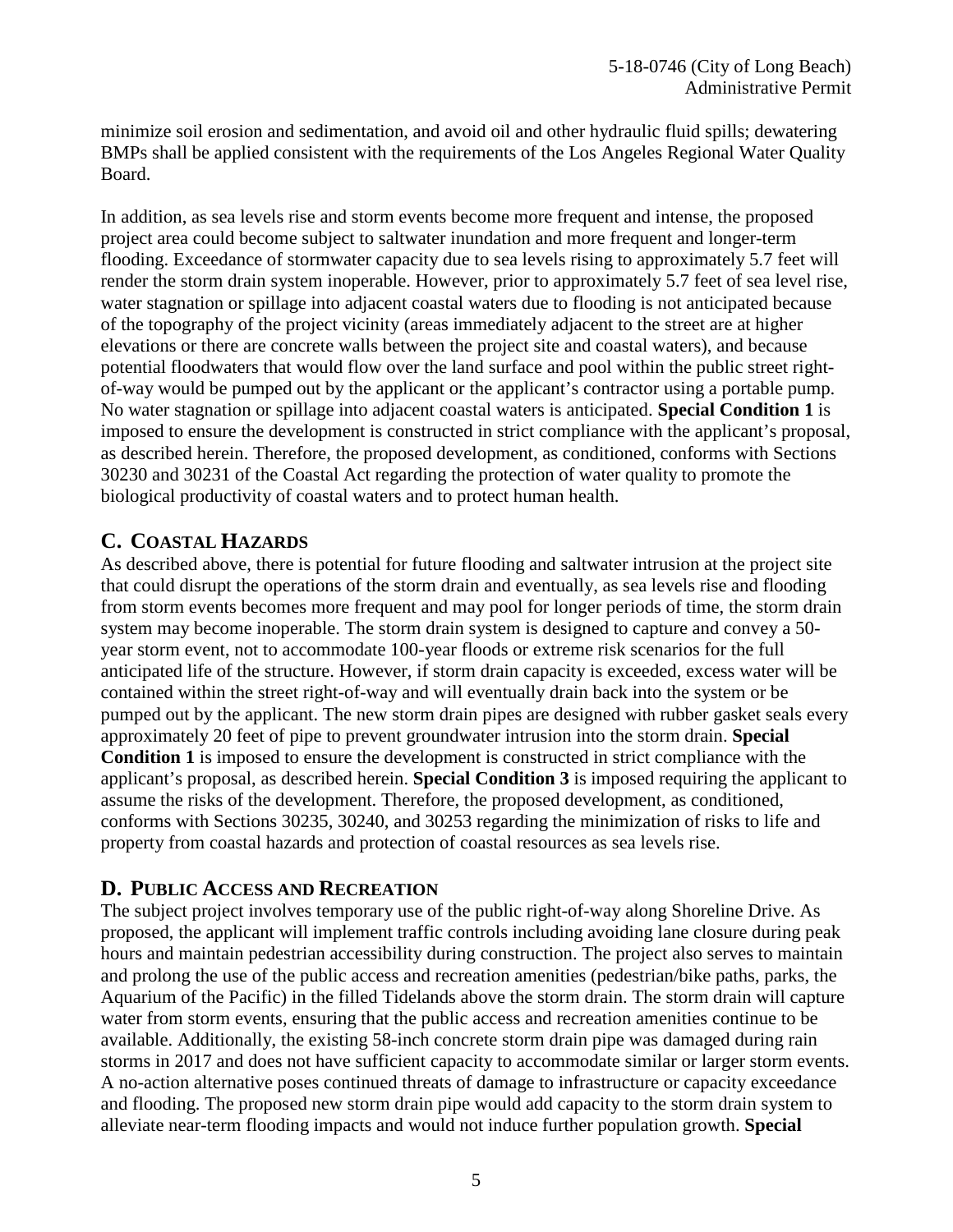5-18-0746 (City of Long Beach) Administrative Permit

**Condition 1** is imposed to ensure the development is constructed in strict compliance with the applicant's proposal, as described herein. Therefore, the proposed development will not affect the public's ability to gain access to, and/or to make use of, the coast and nearby recreational facilities. As proposed, the development conforms Sections 30240 and 30254 of the Coastal Act.

# **E. LOCAL COASTAL PROGRAM (LCP)**

A coastal development permit is required from the Commission for the proposed development because it is located within the Commission's area of original jurisdiction. The Commission's standard of review for the proposed development is the Chapter 3 policies of the Coastal Act. The City of Long Beach certified LCP, certified by the Commission on July 22, 1980, is advisory in nature and may provide guidance. As conditioned, the proposed development is consistent with Chapter 3 of the Coastal Act and with the certified LCP for the area.

# **F. CALIFORNIA ENVIRONMENTAL QUALITY ACT (CEQA)**

As conditioned, there are no feasible alternatives or additional feasible mitigation measures available that would substantially lessen any significant adverse effect that the activity may have on the environment. Therefore, the Executive Director finds that the proposed project, as conditioned to mitigate the identified impacts, is the least environmentally damaging feasible alternative and can be found consistent with the requirements of the Coastal Act to conform to CEQA.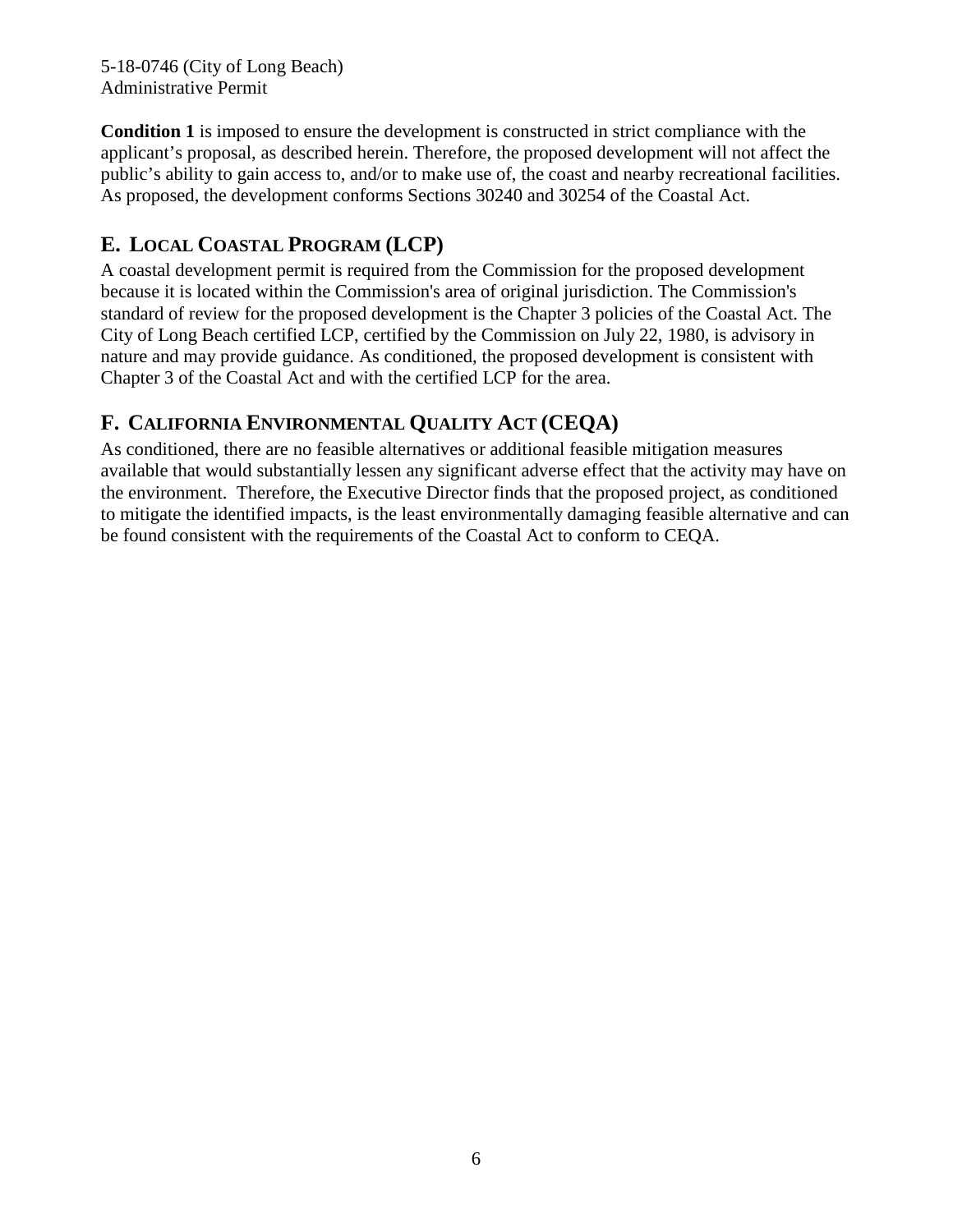# **SPECIAL CONDITIONS**

This permit is granted subject to the following special conditions:

#### **1. Permit Compliance.**

All development must occur in strict compliance with the proposal as set forth in the permit application, subject to any special conditions. Any deviation from the approved project must be submitted for review by the Executive Director to determine whether an amendment to this coastal development permit is required.

### **2. Construction and Pollution Prevention Plan.**

PRIOR TO CONSTRUCTION the applicant shall submit, for the review and written approval of the Executive Director, a final Construction and Pollution Prevention Plan (CPPP) prepared and certified by a qualified licensed professional that substantially conforms with the plan submitted to the Commission titled West Seaside Way Storm Drain Project Plans and Specifications dated July 18, 2018. If a Storm Water Pollution Prevention Plan (SWPPP) is required by the Regional Water Quality Control Board, the SWPPP shall address, at minimum, all of the following requirements, where applicable.

- A. **Requirements of Construction Pollution Prevention Plan.** The CPPP shall demonstrate that the development complies with the following requirements:
	- a. Minimize runoff and pollutant discharge. During construction, development shall minimize site runoff and erosion through the use of temporary BMPs, and shall minimize the discharge of sediment and other potential pollutants resulting from construction activities (e.g., chemicals, vehicle fluids, petroleum products, cement, debris, and trash).

Development shall implement the following types of construction-phase BMPs, as applicable to the project:

(1) BMPs to minimize soil erosion and sedimentation. Erosion and sediment control BMPs, including:

- i. Erosion control BMPs to prevent soil from being transported by water or wind (such as mulch, soil binders, blankets or mats, or temporary seeding).
- ii. Sediment control BMPs to trap and remove eroded sediment (such as fiber rolls, silt fences, straw bales, and sediment basins).
- iii. Tracking control BMPs to prevent tracking sediment by vehicles leaving the construction area (such as a stabilized construction entrance/exit, and street sweeping.)

(2) BMPs to minimize discharge of other pollutants from construction activities. BMPs to minimize the discharge of other pollutants resulting from construction activities (such as paints, solvents, vehicle fluids, asphalt and cement compounds, trash, and debris) into runoff or coastal waters, including:

i. BMPs to minimize polluted runoff from staging, storage, and disposal of construction chemicals and materials.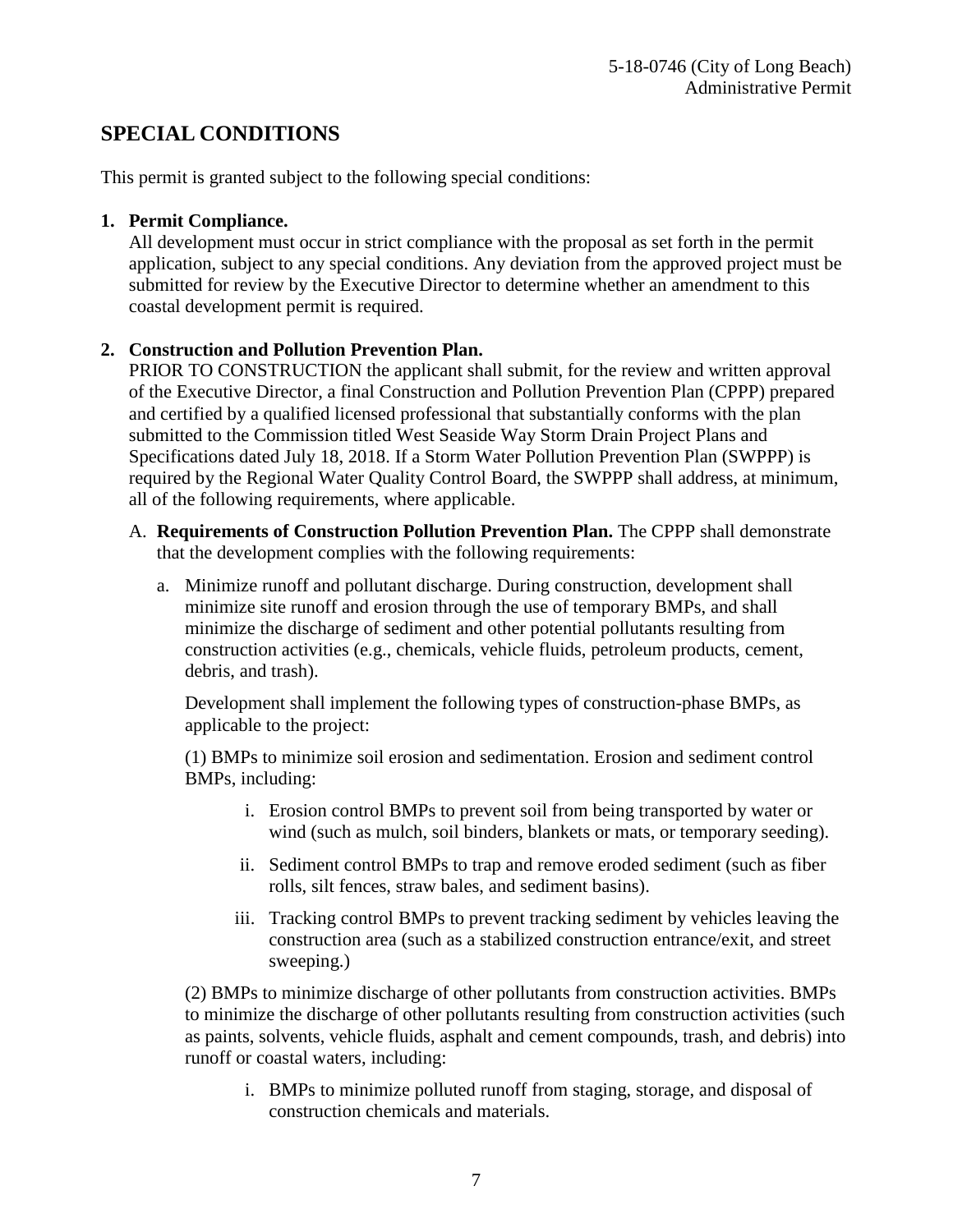ii. Site management "good housekeeping" BMPs implemented during construction, such as maintaining an inventory of products and chemicals used on site, and having a written plan for the clean-up of spills and leaks.

(3) BMPs to infiltrate or treat runoff. BMPs that will be implemented during construction, where necessary, to infiltrate or treat runoff prior to conveyance of runoff off-site.

- b. Stabilize soil as soon as feasible. Temporary soil stabilization BMPs (such as mulching, soil binders, erosion control blankets, or temporary seeding) shall be implemented on graded or disturbed areas as soon as feasible during construction, where there is a potential for soil erosion to lead to discharge of sediment off-site or to coastal waters.
- c. Minimize land disturbance and soil compaction. Development shall minimize land disturbance during construction (e.g., clearing, grading, and cut-and-fill) and shall phase grading activities, to avoid increased erosion and sedimentation. Development shall minimize soil compaction due to construction activities, to retain the natural stormwater infiltration capacity of the soil.
- d. Minimize damage or removal of vegetation. Development shall minimize the damage or removal of non-invasive vegetation (including trees, native vegetation, and root structures) during construction, to achieve water quality benefits such as transpiration, vegetative interception, pollutant uptake, shading of waterways, and erosion control.
- e. Avoid plastic netting in temporary erosion and sediment control products. Development shall avoid the use of temporary erosion and sediment control products (such as fiber rolls, erosion control blankets, mulch control netting, and silt fences) that incorporate plastic netting (such as polypropylene, nylon, polyethylene, polyester, or other synthetic fibers), in order to minimize wildlife entanglement and plastic debris pollution.
- f. Use additional BMPs for construction near coastal waters. Development shall implement additional BMPs for construction taking place over, in, or adjacent to coastal waters, if there is a potential for construction chemicals or materials to enter coastal waters. BMPs shall include, where applicable:

(1) Designated fueling and maintenance area. Conduct fueling and maintenance of construction equipment and vehicles off site if feasible. Any fueling and maintenance of mobile equipment conducted on site shall take place at a designated area located at least 50 feet from coastal waters, drainage courses, and storm drain inlets, if feasible (unless these inlets are blocked to protect against fuel spills). The fueling and maintenance area shall be designed to fully contain any spills of fuel, oil, or other contaminants. Equipment that cannot be feasibly relocated to a designated fueling and maintenance area (such as cranes) may be fueled and maintained in other areas of the site, provided that procedures are implemented to fully contain any potential spills.

- g. Manage construction-phase BMPs. Appropriate protocols shall be implemented to manage construction-phase BMPs (including installation, ongoing operation, inspection, maintenance, and training), to protect coastal water quality.
- h. Use an appropriate BMP guidance manual. The selection of BMPs for the Construction Pollution Prevention Plan shall be guided by the current edition of the California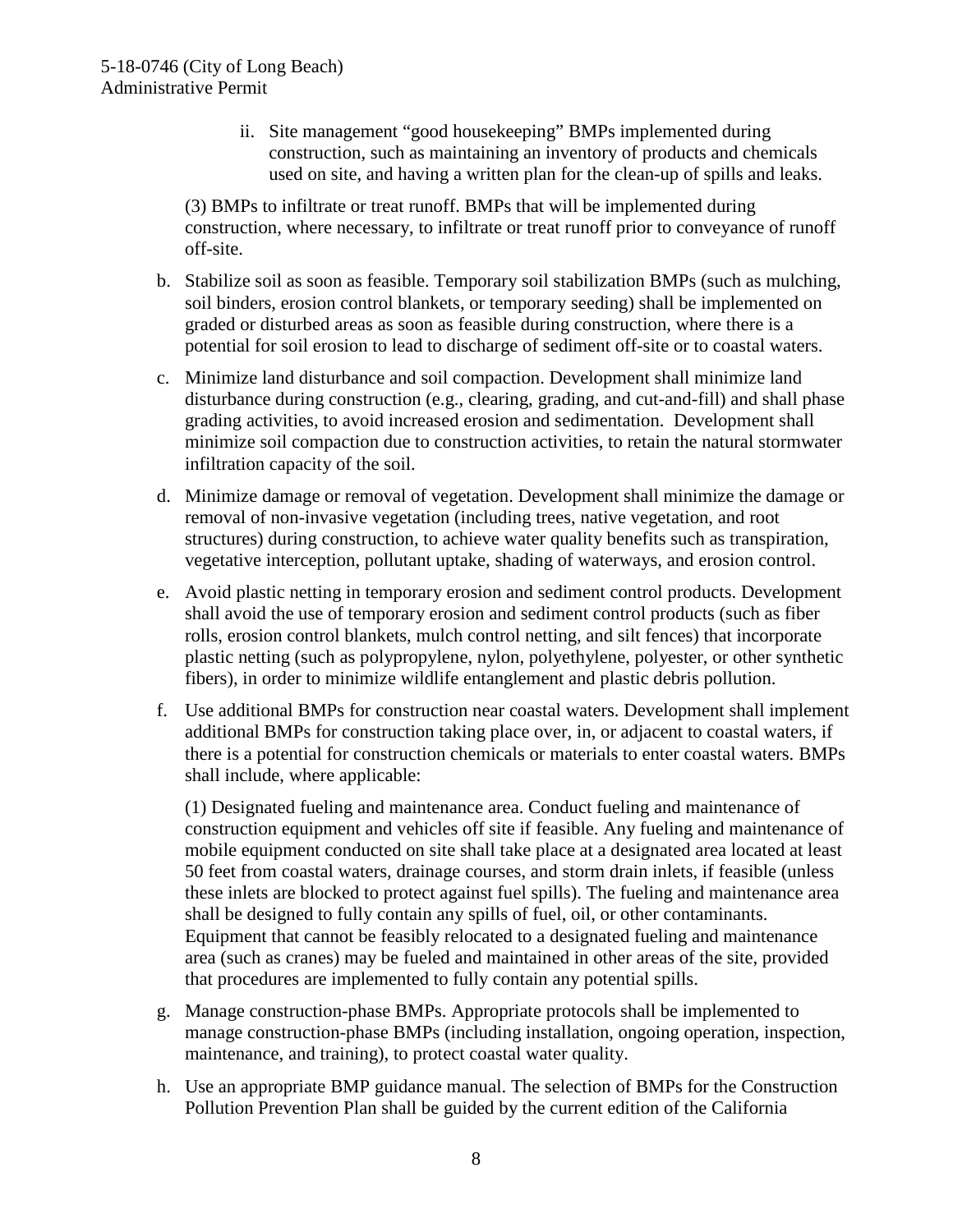Stormwater Quality Association (CASQA) Construction BMP Handbook, or by the current edition of a BMP manual that has been designed to address local or regional runoff conditions and has been approved by the applicable Regional Water Quality Control Board. In addition to the BMPs noted in the contract bid documentation, CASQA BMPs shall include NS-2, NS-3, NS-12, NS-13, NS-16SE-5, SE-6, SE7, and WM-3, where appropriate.

- i. Dewatering BMPs shall be applied per the requirements of the Los Angeles Regional Water Quality Control Board.
- B. **Content of Construction Pollution Prevention Plan.** To comply with the CPPP requirements listed above, the CPPP shall include a construction site map and a narrative description addressing, at a minimum, the following required components, if they are applicable to the development:
	- a. Construction site plan map. A map delineating the construction site, construction phasing boundaries, and the location of all temporary construction-phase BMPs (such as silt fences, inlet protection, and sediment basins).
	- b. Description of BMPs to be implemented to meet all CPPP requirements. A description of the BMPs that will be implemented to meet all the CPPP requirements listed in section C.3, above, and how these BMPs will minimize stormwater pollution resulting from the development during construction. Include calculations that demonstrate proper sizing of the BMPs.
	- c. Schedule of BMP installation and construction phasing. A schedule for installation and removal of temporary erosion and sedimentation control BMPs and identification of temporary BMPs that will be converted to permanent post-development BMPs. A construction phasing schedule, if applicable to the project, with a description and timeline of significant land disturbance activities.
	- d. Description of BMP Management. A description and schedule for the inspection, training, operation, and maintenance of construction-phase BMPs, including temporary erosion and sedimentation control BMPs, as needed to ensure that the Coastal Development Permit's water quality requirements are met.
- C. The permittee shall undertake development in accordance with the approved Construction Phase Pollution Prevention Plan, unless the Commission amends this permit or the Executive Director provides written determination that no amendment is legally required for any proposed minor deviations.

#### **3. Assumption of Risk, Waiver of Liability and Indemnity.**

A. By acceptance of this permit, the permittee acknowledges and agrees (i) that the site may be subject to hazards, including but not limited to waves, storms, flooding, saltwater intrusion, erosion, and earth movement, all of which will may worsen with future sea level rise; (ii) to assume the risks to the permittee and the property that is the subject of this permit of injury and damage from such hazards in connection with this permitted development; (iii) to unconditionally waive any claim of damage or liability against the Commission, its officers, agents, and employees for injury or damage from such hazards; and (iv) to indemnify and hold harmless the Commission, its officers, agents, and employees with respect to the